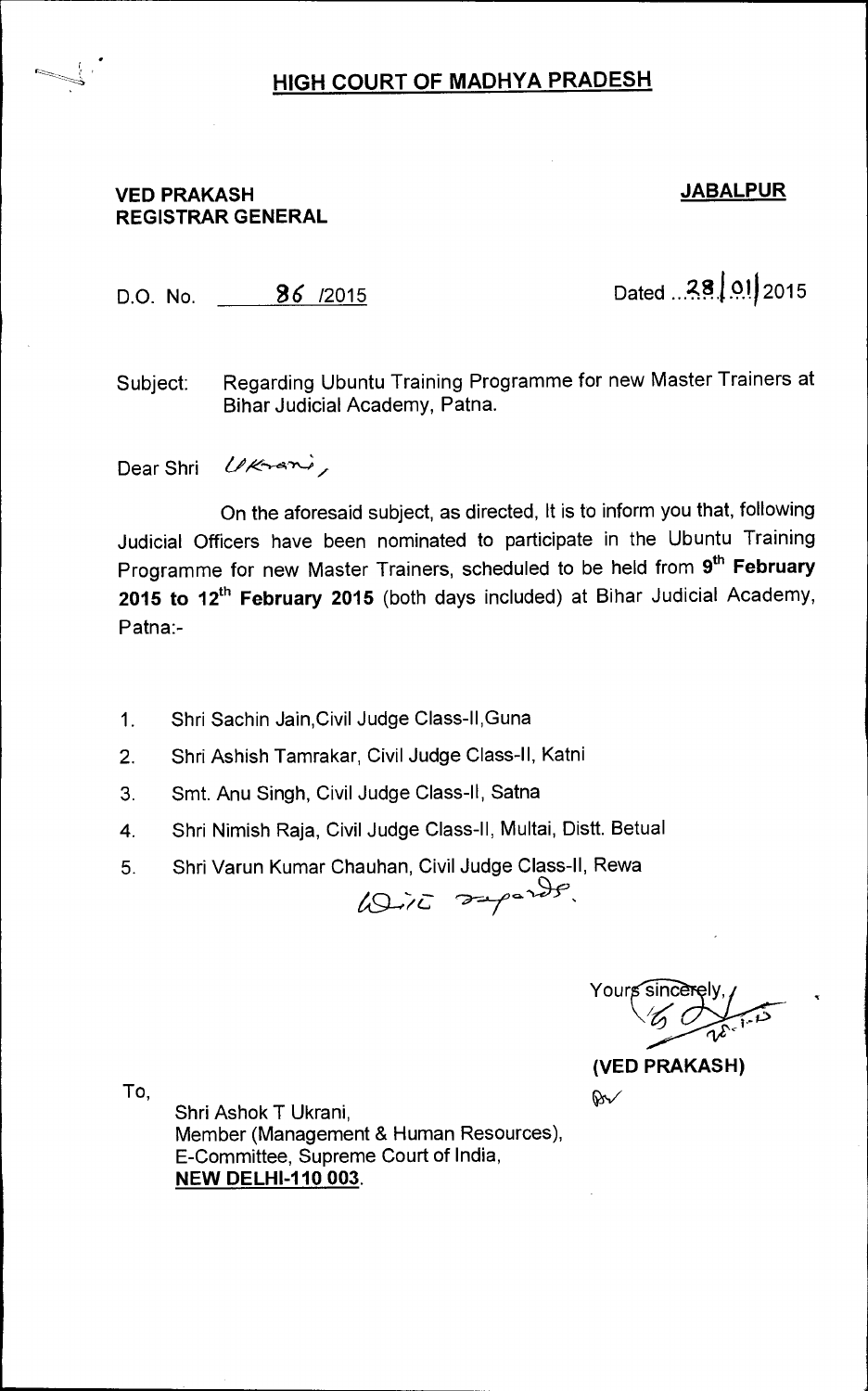## Endt. No. <u>287, 2015</u> 2015 Dated 28, 01, 2015

Copy forwarded to:-

- 1. The Principal Secretary, Government of M.P., Law & Legislative Affairs Department, Vindhyachal Bhawan, Bhopal for information.
- 2. 1. Shri Sachin Jain,Civil Judge Class-II, Guna
	- 2. Shri Ashish Tamrakar, Civil Judge Class-II, Katni
	- 3. Smt. Anu Singh, Civil Judge Class-II, Satna
	- 4. Shri Nimish Raja, Civil Judge Class-II, Multai, Distt. Betual
	- 5. Shri Varun Kumar Chauhan, Civil Judge Class-II, Rewa

**With a direction to positively participate in the** Ubuntu Training Programme for new Master Trainers, scheduled to be held from **09th**  February 2015 to 12<sup>th</sup> February 2015 (both days included) at Bihar Judicial Academy, Patna.

- The participants shall report a day prior to the commencement of the training programme at the Bihar Judicial Academy, Patna.
- After attending the training programme, the participants are requested to intimate the Registry about their participation in the programme.
- The participants are directed to claim their T.A/D.A. bills before the respective District Judges.
- The participates are directed to pay the charges of lodging & boarding, if any, payable at Bihar Judicial Academy, Patna and the same shall be reimbursed, as per procedure.
- The participants are requested to bring their Laptops with peripherals and software CDs., if provided, by the High Court.
- The participants shall come soberly dressed during the entire duration of the Course.
- The participants are directed to send comments/suggestions regarding experience of training programme to the Director, Madhya Pradesh State Judicial Academy, Jabalpur.
- The participants should not seek any adjustment or exemption unless it is a case of vis-Major
- The participants are requested to send their itinerary at least 3 days prior to the commencement of the programme to Bihar Judicial Academy, Patna.
- The participants nominated are further directed to arrange their Board Diaries in such a manner that no case is listed on the dates, on which they are directed to attend this training programme. In case, cases have been fixed for the said dates, summons should not be issued and if summons are issued, the parties should be informed about the change in dates.

. . . . . . . . . 3

**-2-**